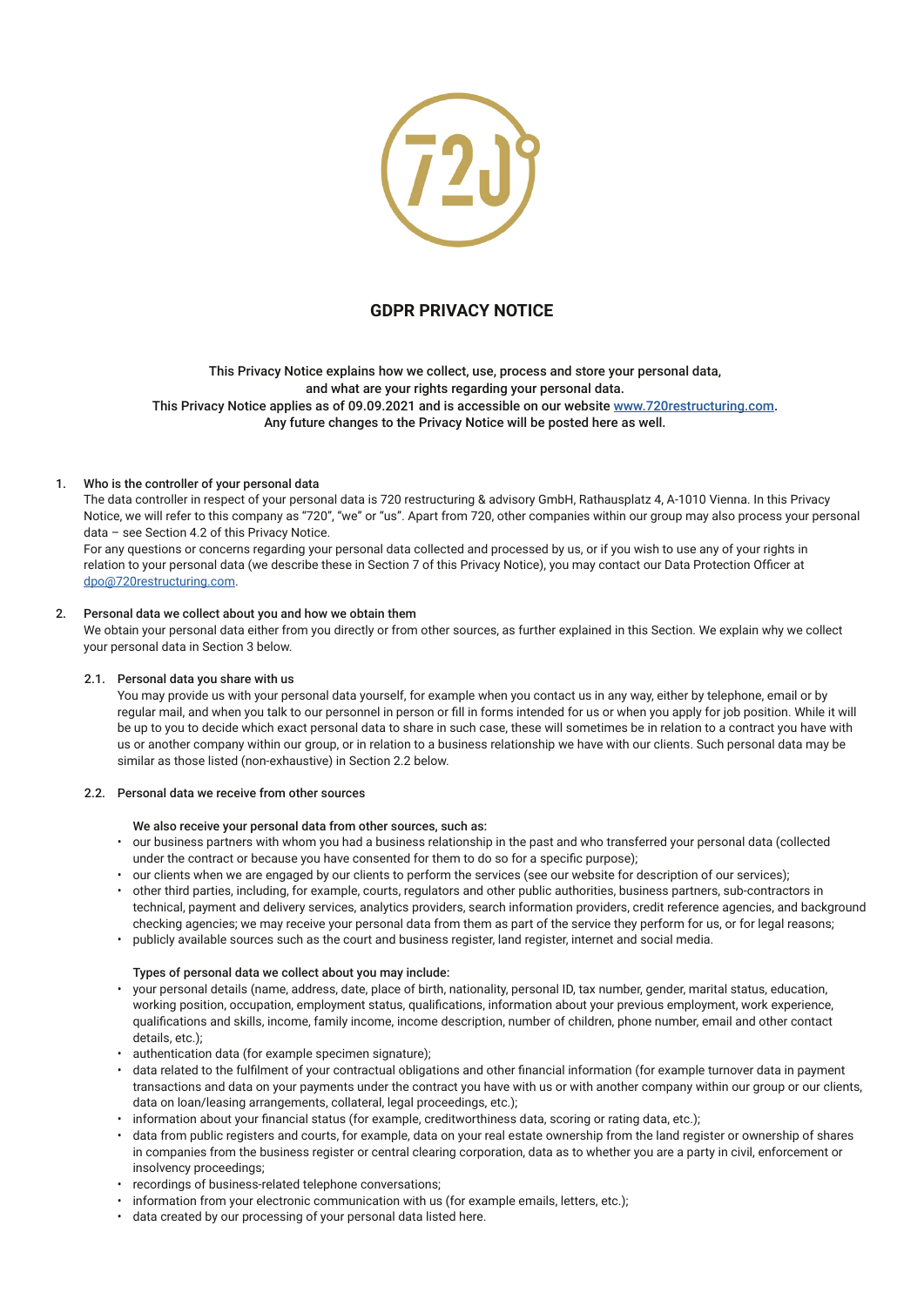# 3. Why we collect your personal data and what is the legal basis for doing so

This table summarizes why we collect and process your personal data and what legal basis (reasons) we have to do so. Information in this table applies to personal data collected from you directly as well as to personal data that we obtain from other sources (see Section 2. above).

| Purpose of collection (why we collect)                                                                                                                                                                                                                                                                                                                                                                                                                                                                                                                                                                                                                                                               | Legal basis (our reasons)                                                                                                                                                                                                                                                                                                                                                                                                                                                                                                                   |
|------------------------------------------------------------------------------------------------------------------------------------------------------------------------------------------------------------------------------------------------------------------------------------------------------------------------------------------------------------------------------------------------------------------------------------------------------------------------------------------------------------------------------------------------------------------------------------------------------------------------------------------------------------------------------------------------------|---------------------------------------------------------------------------------------------------------------------------------------------------------------------------------------------------------------------------------------------------------------------------------------------------------------------------------------------------------------------------------------------------------------------------------------------------------------------------------------------------------------------------------------------|
| When you discuss with us or engage us to provide our servi-<br>ces to you (see our website for additional information on our<br>services), we collect your personal data for the purposes of<br>performing and administering our business relationships and<br>maintaining contractual relations with our clients, for accoun-<br>ting, tax, marketing and business development purposes.                                                                                                                                                                                                                                                                                                            | processing is based on our legitimate commercial interest to<br>provide a wide range of services.                                                                                                                                                                                                                                                                                                                                                                                                                                           |
| We collect personal data from individuals whose personal data<br>we obtain in connection with the provision of services to our<br>clients (for example, employees, customers or suppliers of our<br>clients).                                                                                                                                                                                                                                                                                                                                                                                                                                                                                        | processing is based on our legitimate commercial interest to<br>provide a wide range of services.                                                                                                                                                                                                                                                                                                                                                                                                                                           |
| We collect information from and about candidates in connection<br>with available employment opportunities at 720 and application<br>process, for the purpose of processing your application, assess<br>qualification and personal experiences and to distribute you<br>information, materials and invitations related to your application.                                                                                                                                                                                                                                                                                                                                                           | • processing is based on the candidate explicit consent.<br>· processing is based on our legitimate interest to process and<br>manage job applications                                                                                                                                                                                                                                                                                                                                                                                      |
| Sometimes we or other companies within our group need to<br>process (in particular transmit and store) personal data to act in<br>accordance with the law; this may for example be necessary un-<br>der anti-money laundering rules or consumer credit regulation.                                                                                                                                                                                                                                                                                                                                                                                                                                   | processing is based on our legitimate purpose to fulfil all of our<br>legal obligations.                                                                                                                                                                                                                                                                                                                                                                                                                                                    |
| We or other companies within our group need to analyse<br>personal data to prevent debtor fraud and to implement fraud<br>prevention; for example, we may obtain personal data from<br>a background checking agency to verify whether our existing<br>information is correct.                                                                                                                                                                                                                                                                                                                                                                                                                        | processing is based on our legitimate interest to safeguard<br>against fraud.                                                                                                                                                                                                                                                                                                                                                                                                                                                               |
| We need your personal data to continue the business relation-<br>ship you have with us, our clients or other companies within our<br>group, to exercise rights under contracts we or other companies<br>within our group have with you and to manage and coordinate<br>our activities in this respect; for example, we need your personal<br>details to contact you to agree on a payment plan, to follow<br>up on your compliance with the plan, or to pursue legal action<br>for debt collection if this is necessary; likewise, we need your<br>financial information and data on asset ownership to develop a<br>payment plan appropriate for your situation and to assess your<br>credit score. | • processing is necessary for performance of a contract you are<br>a party to<br>· processing is based on our legitimate interest:<br>- being in the investment business, it is our commercial interest<br>to collect on the claims owned by us, our clients or other com-<br>panies within our group, for which we need to be able to contact<br>you or pursue legal action;<br>- to do our business efficiently, we need to organize our<br>activities around certain criteria, which will often be based on<br>personal data of debtors. |

## 4. Who we share your personal data with

Within 720, your personal data is processed mainly by our legal representatives, employees responsible for managing contractual relationships and ensuring we comply with the law, for example project managers, but also case handlers in charge of your case, credit boards and committees, business analysts, accounting department, legal department, compliance department and internal auditors. Only to the extent this is needed for purposes we described in Section 3 of this Privacy Notice, we share your personal data outside of 720, with other companies in our group or with third parties. In any case, we only share personal data with companies or third parties based in European Union / European Economic Area or Switzerland unless the data stem from business relations you had with us or our clients in third countries (see also Section 5 below). Here, we list (non-exhaustive) with whom we share your personal data in this way:

- Other companies within our group
- our service providers, agents, subcontractors and other companies whose activities are connected to the provision of debt collection services, real estate appraisals, facility managers, law firms, bailiffs and other advisory services;
- employment agencies:
- courts, regulatory agencies and any other public authorities;
- fraud prevention agencies;
- cloud storage and IT service providers;
- banking and financial services providers that help us finance our business;
- credit reference agencies for assessing your credit score;
- generally, all companies and organizations from whom we obtain your personal data, as listed in Section 2.2 of this Privacy Notice; among these, we only share personal data with companies and organizations based in European Union / European Economic Area or Switzerland unless the data stem from business relations you had with us or our clients in third countries (see also Section 5 below);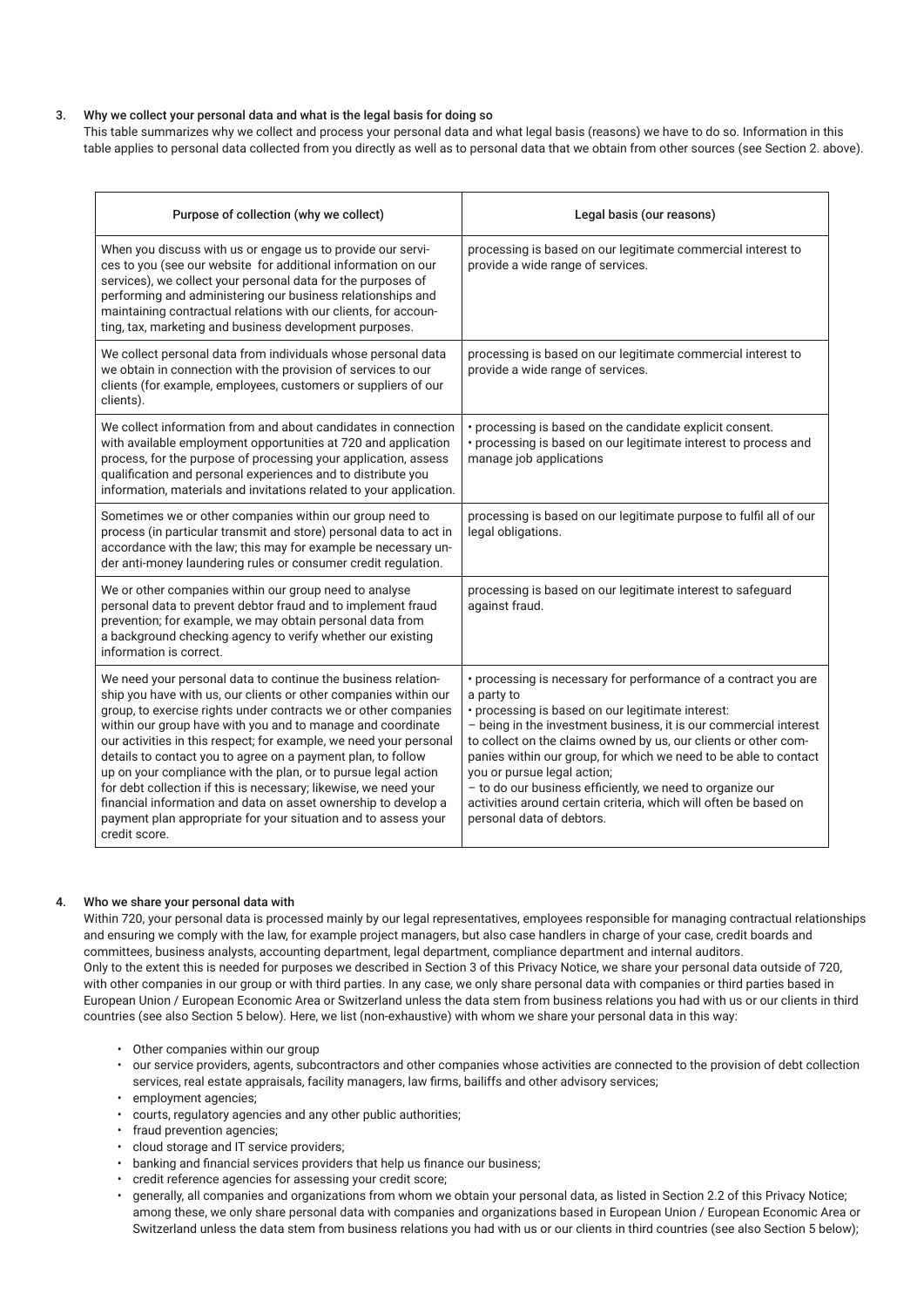In addition, we may, from time to time, provide third parties with data that has been aggregated or anonymized. This means that your personal data that could be used to identify you have been removed from such aggregated or anonymized data. Data provided to third parties in this way is not personal data.

## 5. Where we store your personal data and where do we transfer it

We store and process your personal data on locations inside European Union / European Economic Area ("EEA") or Switzerland. Our data processors, especially IT cloud and e-mail security providers may store data also in third countries. In such cases, our sub-contractors ensure that such transfers are documented according to Article 30(2) of the GDPR and are subject to appropriate safeguards according to art 46 of the GDPR.

At the moment, information on this topic is generally available on the website of the European Commission (https://ec.europa.eu/info/index\_en) under "Policies, information and services" tab, in the "Law / Law by topic / Data protection / Data transfers outside the EU" sub-section. Please note that the European Commission may change the online location of these information in the future.

## 6. How long will we keep your personal data

Due to the nature of our business and contractual relationships we or other companies from our group usually have with you, or our clients, we cannot state precisely for how long we will keep your personal data. This period will be dependent on several factors, such as the duration of the contract concluded with you, or our clients, statutory or contractual limitation period in respect of certain rights and obligation stipulated in the contract with you or our clients and compliance and regulatory requirements imposed to us by law. However, in any case we retain your personal data only for as long as is necessary for the purpose for which we obtained them. We list some examples of how we decide on how long to keep your personal data below.

## 6.1 Personal data used to perform a contract

 In relation to your personal data used to perform any contractual rights and/or obligations with you or our clients, we may retain that personal data whilst the contract remains in force and until you or we (or another company from our group) completely fulfil their obligations, allowing for reasonable time after that for updating of our records.

## 6.2 Personal data needed for legal proceedings

 In relation to any personal data where we reasonably believe it will be necessary to defend, prosecute and/or make a claim against you, our clients or a third party, we may retain that personal data for as long as the claim could be pursued under the applicable law or otherwise needed in such legal proceedings.

## 6.3 Personal data used for compliance requirements

In relation to any personal data used to comply with anti-money laundering, anti-terrorism financing, tax, audit or similar data retention requirements, we shall not store and use such personal data longer than we are required to do so under the specific retention requirement.

## 7. Your rights

Below is the summary of rights that you have under the law, and what 720 does to protect those rights. You may contact our Data Protection Officer at dpo@720restructuring.com if you wish to know more or to use any of these rights.

## 7.1. The right to access your personal data

You have the right to

- obtain from 720 confirmation as to whether or not personal data concerning you are being processed; and
- access your personal data by receiving a copy thereof.

Please contact our Data Protection Officer at dpo@720restructuring.com if you wish to access your personal data held by 720.

# 7.2. The right to correction (rectification)

 If the personal data 720 holds about you is inaccurate or not complete, you have the right to ask us to correct them. If that personal data has been passed to a third party, we will ask them to correct the data, unless this is impossible or requires disproportionate effort on our part. We will tell you to which third parties your personal data has been passed if you ask us to. We may need to verify the accuracy of the new data you provide to us. Please contact our Data Protection Officer at dpo@720restructuring.com.

# 7.3. The right to erasure

This is sometimes called 'the right to be forgotten'. You can ask us to erase all your personal data held by us and we will do so in these cases:

- your personal data are no longer necessary for the purposes we processed or collected them for;
- if you withdraw your consent to process your personal data but only in cases where we have no other legal basis to do so apart from your consent;
- if you object to the processing of your personal data and there are no overriding legitimate grounds for the processing (see right to object in Section 7.6 of this Privacy Notice);
- it turns out your personal data have been unlawfully processed;
- your personal data must be erased because the law requires us to.

 Note that we may not erase your personal data even if you request us to in some cases, in particular when their processing is necessary for us to comply with the law (e.g. where we are legally required to keep the data) and for establishment, exercise and defence of our or our client's legal claims. Please contact our Data Protection Officer at dpo@720restructuring.com.